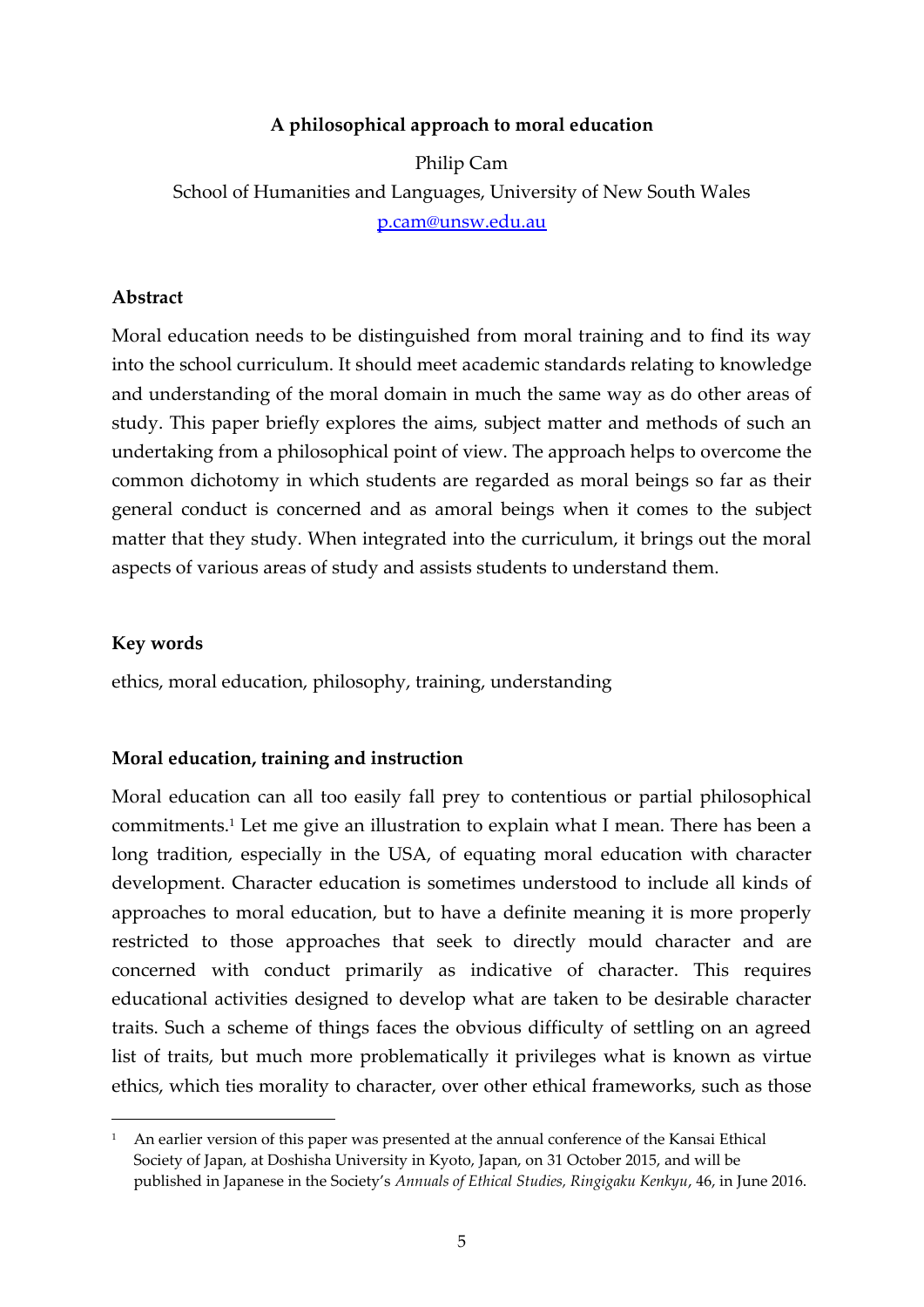that focus on the consequences of conduct rather than character. Educational commitment to a consequentialist ethics is also controversial, of course, and the same is obviously true of religiously inspired moral education that focuses on a religion's moral rules or commandments. Each scheme has philosophical and educational implications that are at odds with the others.

One way of dealing with the problem of competing schemes is to question whether moral education should have such things as ethical behaviour or character development as its proximate aim. What if moral education were directed instead at ethical knowledge and understanding? Such is the aim of the philosophical approach to teaching ethics. Rather than settling on a scheme that is philosophically committed, it allows students to engage in an exploration of ethical subject matter, providing them with the opportunity to think about traditional virtues such as honesty and integrity, as well as the role of moral principles and the consequences of actions in regard to proper conduct.

This shift in aim corresponds to an old distinction between education and training. The traditional approaches set out to train young people to behave ethically according to one or another set of criteria, or to build desirable character traits. The philosophical approach aims to develop their knowledge and understanding of the moral domain in much the same way that we educate them in other domains, such as in science, mathematics, history or social studies. This is not to disparage training. Schools involve students in various kinds of training. Training in sport is an obvious example. Alongside sports training, however, we also have health education, which aims to develop students' knowledge and understanding of the determinants of good health. A similar distinction needs to be made in regard to moral education. Moral training goes along with behaviour management and the social training that students receive from a wide range of school activities. Moral education, properly speaking, is a field or aspect of study within the curriculum (an approach taken in Cam 2012).

Let me say something at this point about moral instruction. After all, moral education has often been delivered as 'teaching by telling'. This is not education in the sense of the exploration of concepts and principles, or the acquisition of critical judgement, but then neither is it training that aims to inculcate habits simply through practice. Moral instructions are either explicitly or, by implication, commands, rules, or codes of conduct with which we are expected to comply. Moral instruction informs receivers of their moral obligations. This means that moral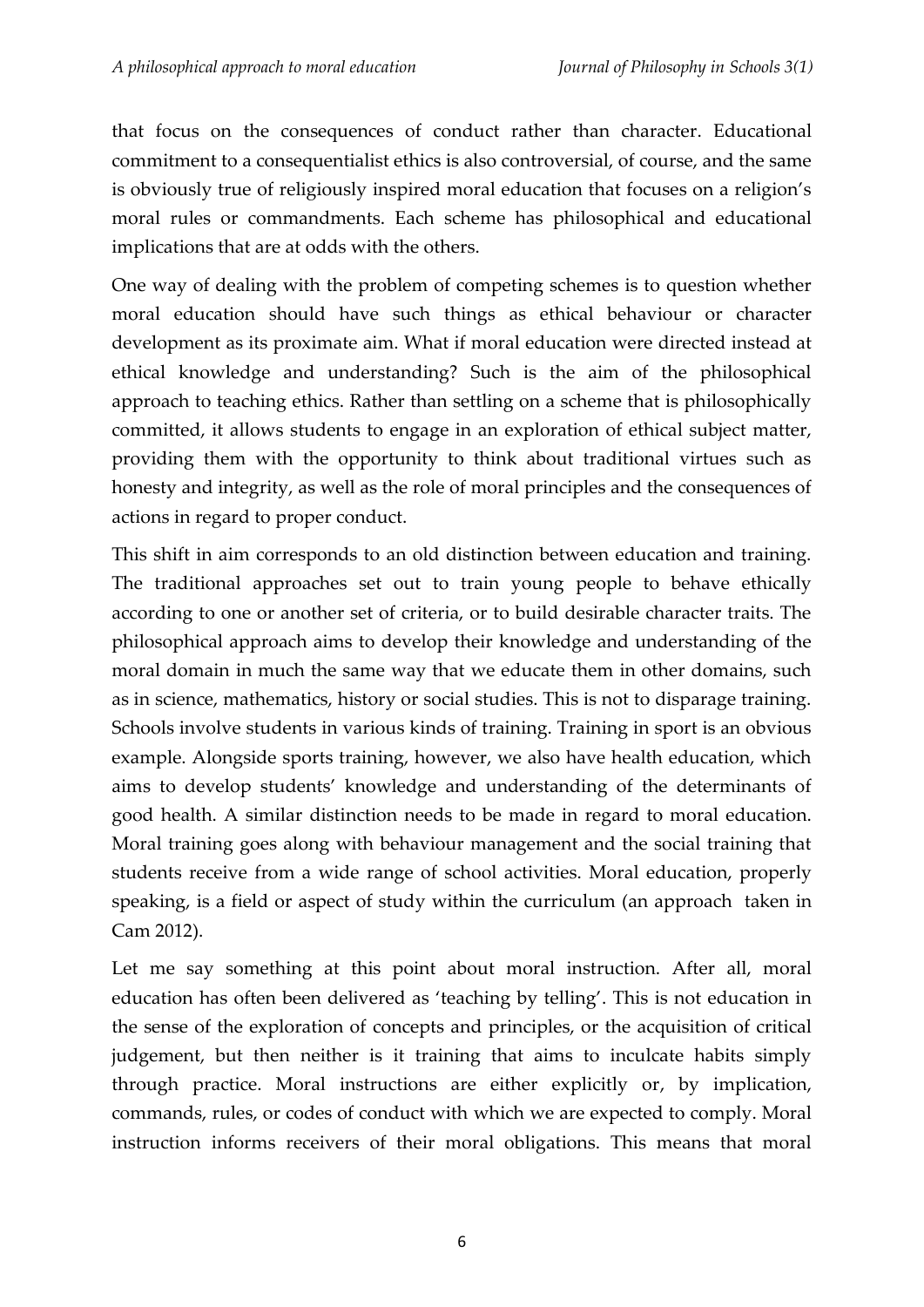education delivered through instruction effectively centres on telling students what to think and how to behave.

Instruction need not be just a matter of telling, of course, but often involves showing as well. To return to the comparison with physical education, swimming instructors don't just tell learners what to do, they demonstrate how to do it and monitor the learners' efforts. To that extent, instructors are involved in training. The same thing applies to moral instruction. As well as teaching by telling, moral instructors may also lead by personal example and make use of examples from other sources, such as those in sacred texts, history or current affairs. But when these efforts extend to monitoring student conduct and correcting it, or praising and admonishing students for their personal qualities, then the instructor takes on the role of moral coach or trainer.

Yet telling someone to accept something doesn't mean that they will, any more than the outward conformity of their conduct means that they do so with knowledge and understanding. More is required in order to morally educate someone than simply to instruct them. Knowledge taught by instruction is not knowledge acquired by students unless they both understand and accept it. This requires them to grasp the embedded ideas and to submit related propositions to appraisal and judgement. Developing these powers is something in addition to telling students what to think. For that, we need to cultivate their ability to think about the subject matter in which we instruct them.

The contrast between the philosophical approach and moral instruction and training is all the more obvious once we acknowledge that there is a moral dimension to school subjects, to which moral education should attend. In 2011, I was a consultant for the Australian Curriculum, Assessment and Reporting Authority to help develop a framework for the general capability of what was then called Ethical Behaviour in the Australian curriculum.<sup>2</sup> Ethical Behaviour was one of the capabilities to be embedded in subjects across the curriculum. My co-developer and I immediately recognised that something was amiss with the tag 'ethical behaviour' in a curriculum context. Perhaps the easiest way to see this is to consider assessment. Since the curriculum for each subject was to have the general capability of Ethical Behaviour embedded in it, assessment in a subject would have to reflect the extent to which

1

<sup>&</sup>lt;sup>2</sup> For an overview of the general capabilities in the Australian curriculum, including what is now called 'Ethical Understanding,' see [http://www.australiancurriculum.edu.au/generalcapabilities/overview/general-capabilities-in-the](http://www.australiancurriculum.edu.au/generalcapabilities/overview/general-capabilities-in-the-australian-curriculum)[australian-curriculum](http://www.australiancurriculum.edu.au/generalcapabilities/overview/general-capabilities-in-the-australian-curriculum)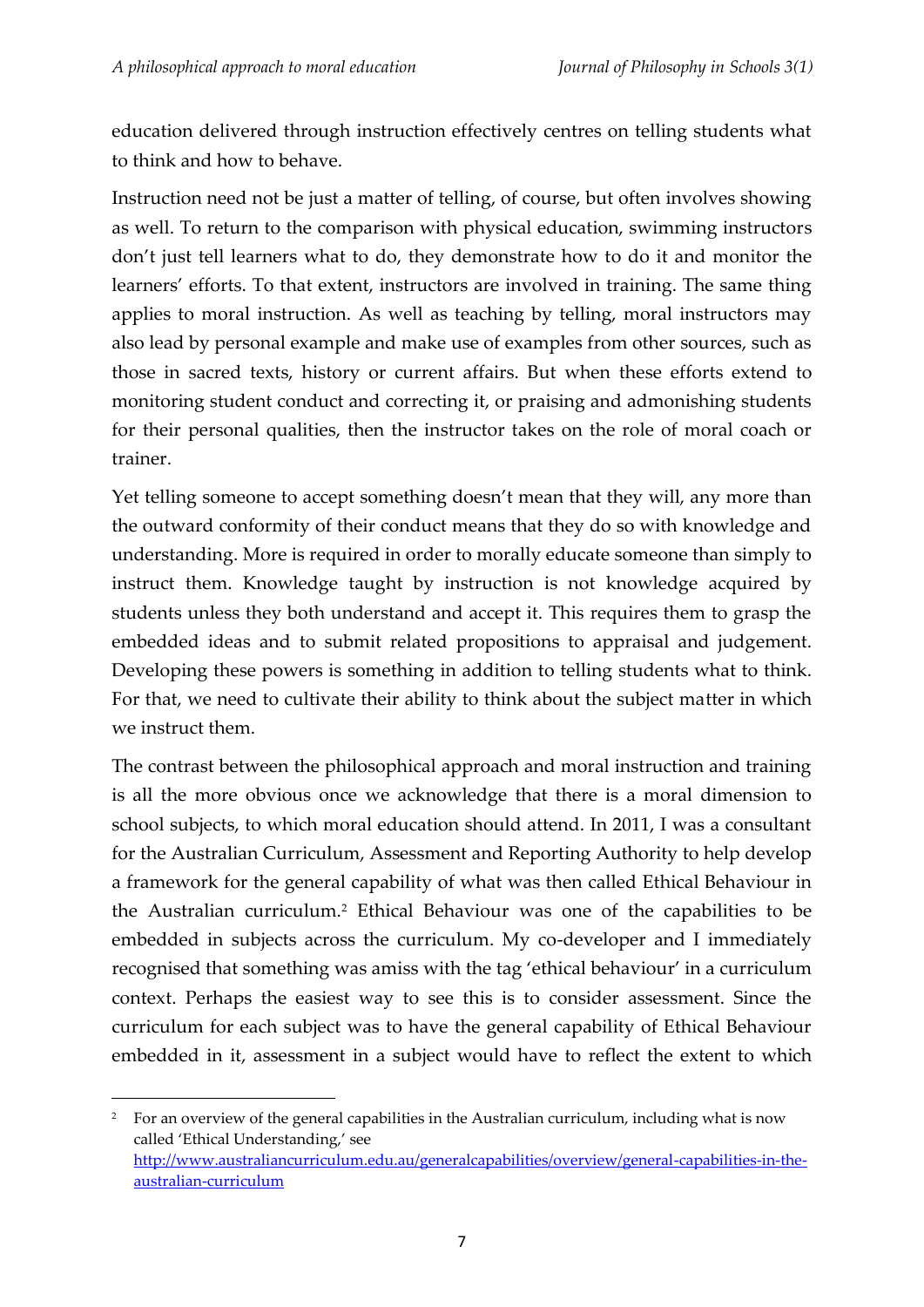achievement standards for Ethical Behaviour were met. This suggests setting up curriculum standards for ethical conduct and grading students accordingly. It presents the peculiar prospect of adjusting marks in academic subjects on the basis of non-academic performance. That is indicative of a category error—of confusing or conflating things that belong to one logical category with things that belong to another category (c.f. Ryle 1949). In this case, it is to conflate conduct that is properly evaluated by reference to academic criteria with conduct that is properly evaluated by reference to moral criteria. Happily, the general competence on which we were working was eventually changed from Ethical Behaviour to Ethical Understanding, a title that reflects normal academic criteria and assessment standards.

It is not quite so obvious that the same would have been true had we been asked to embed moral instruction throughout the curriculum. Still, that would have raised the prospect of students being marked for their knowledge in a subject *and* for subscribing to the moral values in which they were instructed. It would have been to insist on prescribed answers to moral questions and to regard all other responses as wide of the mark or incorrect. In short, the mistake involved in embedding moral instruction throughout the curriculum would be to build moral judgements into the curriculum on the same basis as such things as statements of scientific and historical fact and to teach and assess them accordingly.

To sum up my remarks so far: moral instruction and training takes many forms in schools, including rules of conduct, everyday behaviour management, religious instruction, and character-building activities. It aims to guide behaviour in morally approved ways and to encourage the development of valued qualities and habits. All such efforts can be contrasted with developing an understanding of the moral domain through the systematic exploration of moral concepts and the principles of moral decision-making and judgement within the academic curriculum. It is the contrast between moral education as part of the academic curriculum and morally committed instruction and training.

# **Aims, subject matter and methods**

We can ask questions about education on different levels. We can ask fundamental questions about its purpose or aims, for instance, or in regard to how our thinking about education fits with our conception of society. We can ask middle-level questions about such things as what to include in the curriculum—subject matter and what skills and abilities teachers need. Such questions are key ones for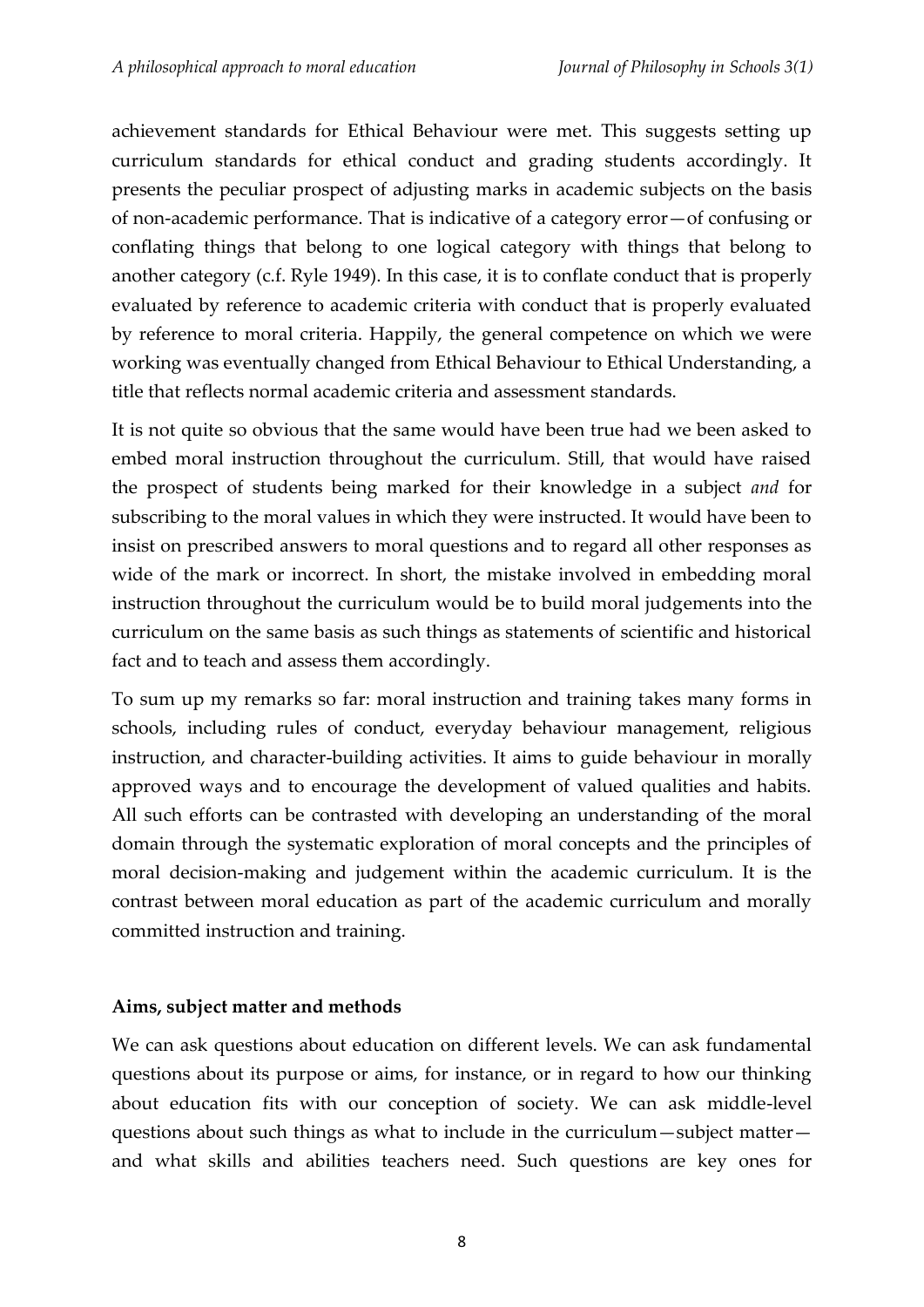curriculum authorities and those involved in teacher education. Then there are nittygritty questions about method that schools and teachers constantly face—questions that a teacher may confront in how best to bring a class of middle secondary students to appreciate the haiku in poetry, for instance, or in organising next term's nature science project in upper primary.

The answers to questions at the various levels ought to cohere. College courses for prospective language and literature teachers should help to prepare them for the kinds of problems that they will encounter in class. What the primary teacher plans to do next term in nature science should conform to the science curriculum. A curriculum and ways of teaching that indoctrinate students would be out of keeping with a democratic society, and so on. No educational system is going to be entirely coherent, of course, but we should do our best to make our overall efforts as coherent as possible.

These general remarks apply to moral education in particular. Any scheme of moral education needs to address questions at all three levels; and the purpose of moral education, what is taught, and how we teach it, should form a coherent whole. So let us examine the proposal on offer from the three standpoints of its overall aim, subject matter and teaching methods.

I have said that the aim of embedding moral education in the academic curriculum is to develop knowledge and understanding of the moral domain. I should therefore begin by explaining what I mean by knowledge and understanding. The classical way in which knowledge has been defined connects it with understanding. When Akira is unable to tell the class whether whales are mammals because he has no idea, he clearly does not *know* the answer. The same can be said if he gives what he takes to be the answer, but he is wrong. Even if Akira gives the right answer by a lucky guess, he still can't be said to know the answer. In order to be said to know the answer, Akira must (1) have an idea of what to say, (2) have the *right* idea, and (3) have that idea for the right kind of reason. The traditional way of putting this is to say that knowledge is justified true belief. This way of defining knowledge can be questioned, of course, but it is a useful starting-point for thinking about the relationship between knowledge and understanding. Knowledge excludes a lucky guess or a correct answer given for the wrong reason. For Akira to know that whales are mammals, he must not only believe that whales are mammals but must be able to justify the claim. If he cannot do that, then he lacks the *understanding* required for knowledge.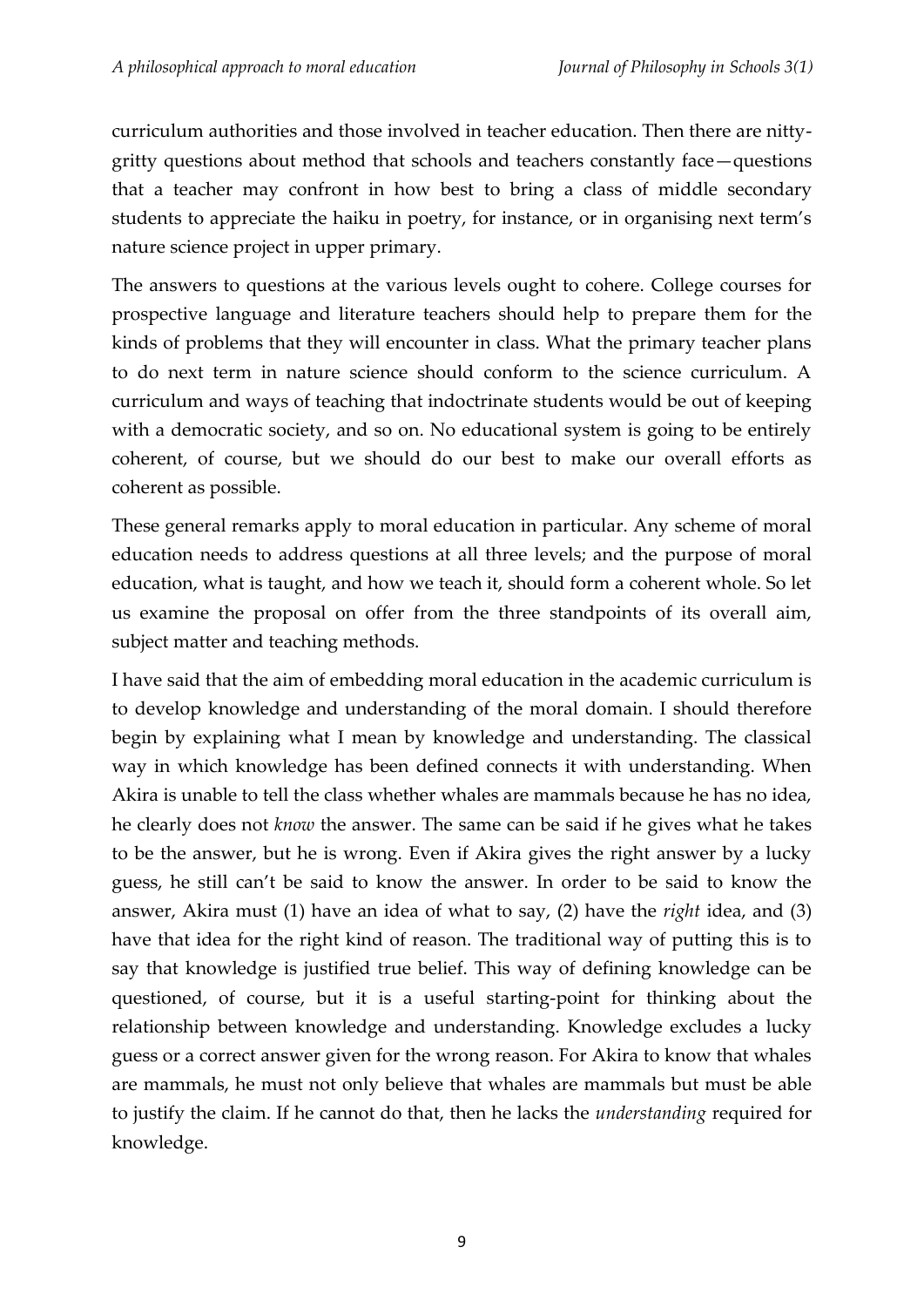On this account of knowledge, students who are unable to explain or justify what they say do not really *know* what they are talking about. This applies not only to a case such as Akira's, but also to students who have no difficulty recalling the right answer while having no idea of the evidence or reasoning on which it is based. It pertains to students who have somehow or other stumbled upon the answer, but cannot explain how they got there. It applies to a great deal of what is learned by rote rather than by thinking things through, as well as to most of what students try to cram into their heads for short-term recall.

While students cannot be said to have acquired even basic bits of factual knowledge without any idea of how to justify them, it would be a mistake to think of school subject matter in terms of such scraps. For one thing, facts are connected in various ways, such as being related as cause and effect, belonging to a sequence of actions and events, or forming evidence for a conclusion. An effect is better understood when we know its cause. An array of facts regarding actions and events becomes more intelligible when captured by a social or historical narrative. The import of a set of facts becomes clearer when we see what they imply. In each case, the facts figure in some kind of explanation or justification. Reference to its cause explains the effect. The historical narrative elucidates the sequence of actions and events. Our reasoning, if sound, justifies our conclusion. To make such connections is to *understand* the workings of nature, the significance of historical events, or what the facts entail. It is through the development of their understanding, not merely by memorising isolated facts, that students attain more than a fragmentary and superficial knowledge of subject matter.

The knowledge and understanding that students are expected to gain through a philosophical approach to the moral domain is that pursued in ethics. Ethics is the study of morality that, among other things, explores the language of morals, the sources of moral knowledge, the conditions of moral responsibility, and the justification of moral principles and appraisals. When we consider what kinds of knowledge and understanding are to be gained through such a study, three things stand out. They are knowledge and understanding of (1) moral concepts, (2) ways of forming and evaluating moral judgements and, insofar as they inform practice, (3) know-how and discernment in handling moral matters. Notice that the last of these involves knowing and understanding *how*, whereas the other two involve knowing and understanding *that* (see Ryle 1945-1946). It implies that students should have the opportunity to apply what they learn about moral matters.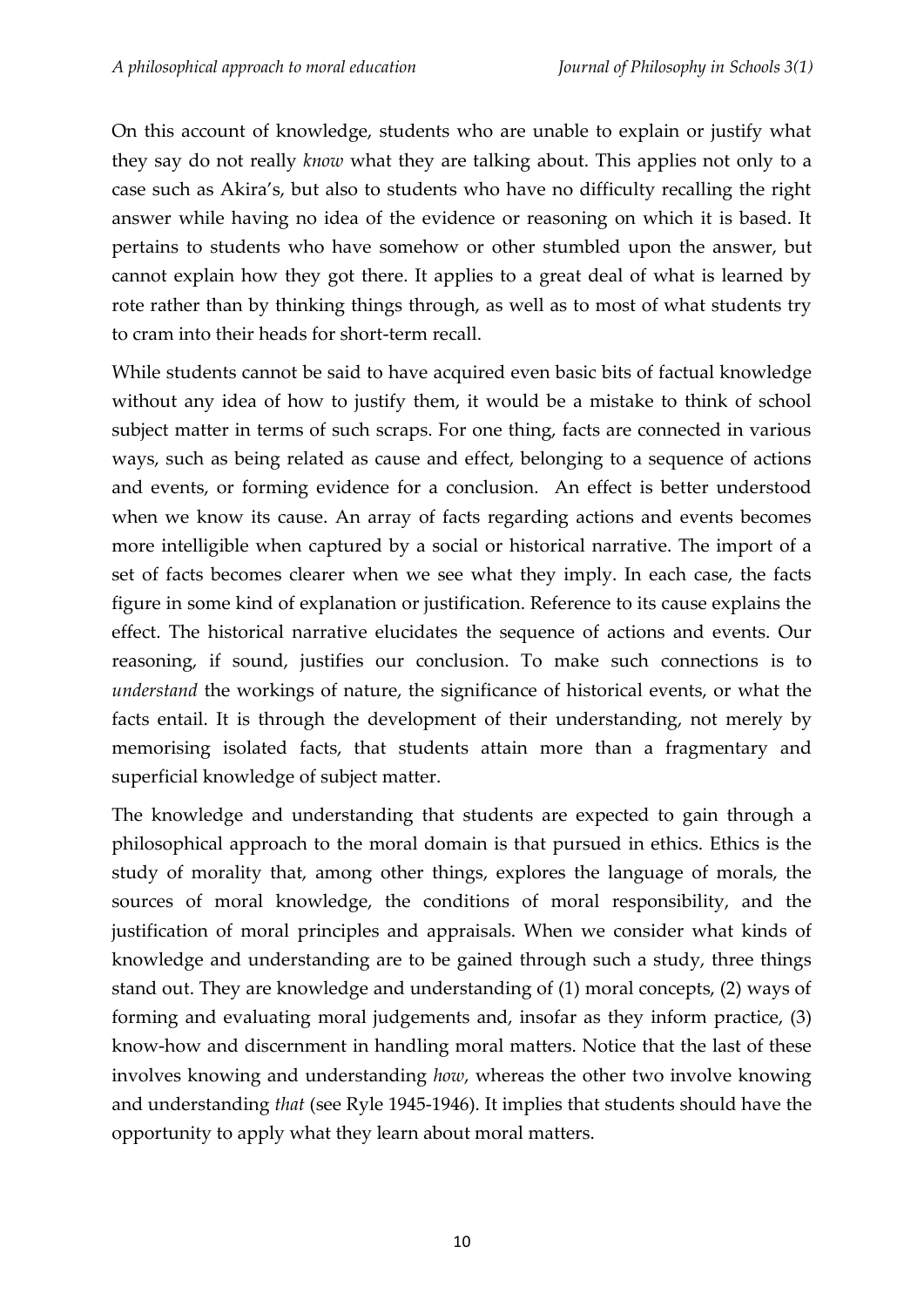There is space here for only a brief indication of what these things amount to, but it should prove helpful to say something about all three. To develop understanding of moral concepts includes gaining knowledge of the criteria that govern their use. In the Western tradition this approach to ethics goes all the way back to Socrates, who, as Cicero tells us, 'was the first to call philosophy down from the heavens and set her in the cities of men and bring her also into their homes and compel her to ask questions about life and morality and things good and evil'. 3 It is not that there was nothing approaching moral philosophy prior to Socrates; but, as Aristotle says, it was Socrates 'who first seriously investigated how the moral virtues with which he was concerned might be given general definition'. Along with the systematic use of inductive arguments, the attempt to develop a means of general definition was Socrates' chief contribution to philosophy, according to Aristotle.<sup>4</sup> While the quest for general definitions may have been largely abandoned in Western philosophy, analysis of the language of morals is still prominent in the work of the moral philosophers. This tradition is one that could and should be incorporated into moral education. To take a simple illustration from the middle primary school, concepts such as fairness and friendship fall within this compass, and children of that age are quite capable of exploring the criteria that can be used to justify a claim that something is either fair or not fair, or that someone behaved like a friend, or did not. Students greatly increase their understanding of such concepts by investigating the criteria that govern their application.

Normative ethical theories help to systematise the ways in which people have approached and tried to justify moral judgements. In the Western tradition these are usually divided into teleological theories, deontological theories and virtue ethics. Regardless of the way in which we classify normative theories, for students to learn about what people in different times and places have relied upon to make and justify their moral judgements enlarges their social, cultural, and historical knowledge and understanding. These matters are closely related to subjects dealing with society and history, of course, but it doesn't follow that they are therefore matters of purely sociological and historical interest. Being knowledgeable about such things also helps students to learn to deal with the sources of disagreement over ethical matters in their own society.

**.** 

<sup>3</sup> Cicero, *Tusculan Disputations*, with an English translation by J.E. King (Cambridge, Mass: Harvard University Press, 1966).

<sup>4</sup> See Aristotle's *Metaphysics*, 1078b, 17–29.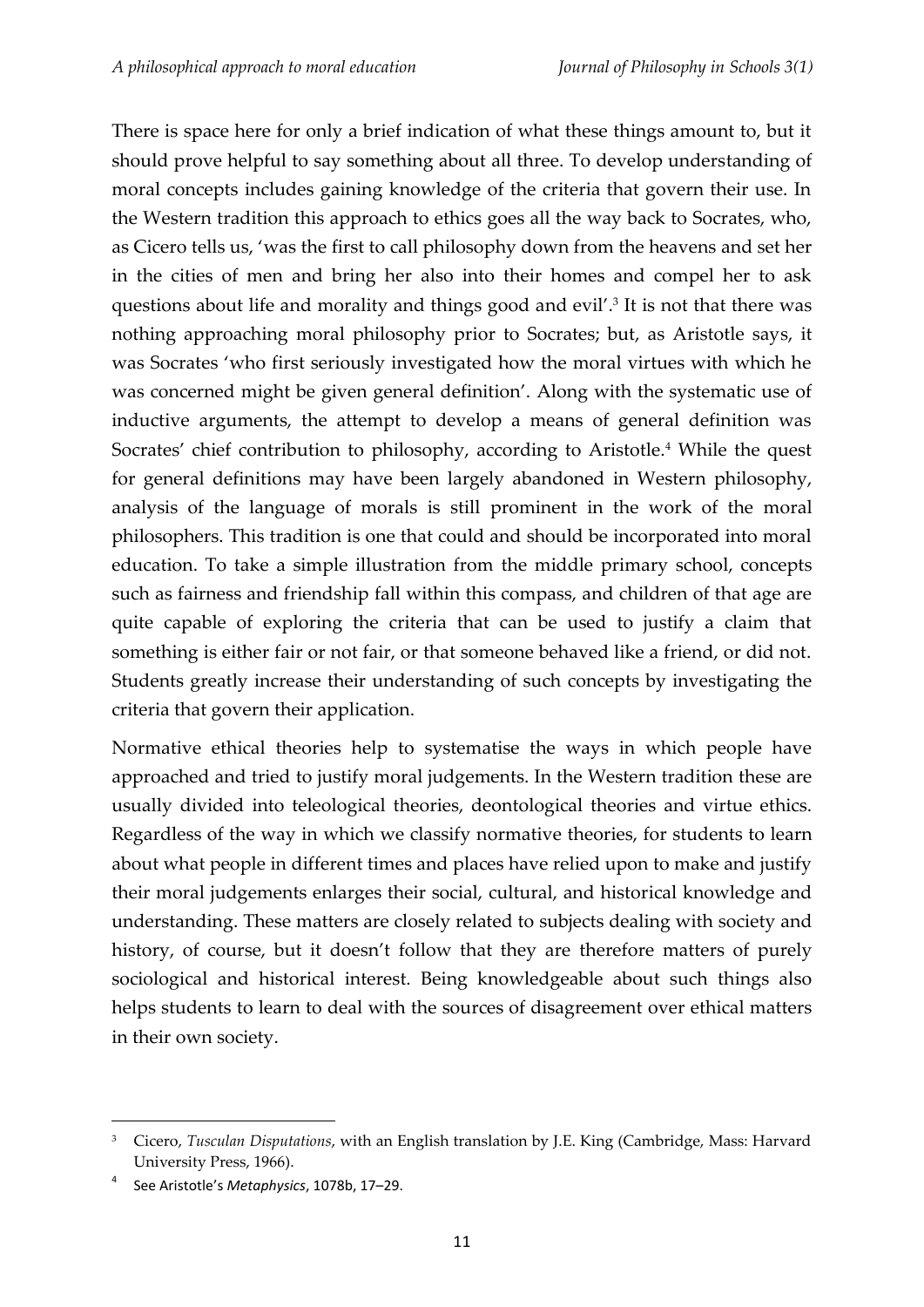The philosophical approach to moral education has the kind of scope and complexity that lends itself to curriculum construction. To take an example for illustration, consider the criteria that apply to assignments of moral responsibility. This includes the role of such things as a person's intentions in acting and the foreseeable consequences of their conduct, and raises issues around the extent to which they had control of their actions. Consideration of these criteria leads to the question whether the intention with which someone acts is morally more important than the consequences of their actions, and to the exploration of such concepts as those of freedom and control. Again, attending to just one of these strands, we may observe that a person cannot be morally responsible for something over which they had no control. To claim that they *should* have done something is to imply that they *could* have done it, just as to say that they should not have done something is to imply that they could have avoided doing it. The adage that 'ought' implies 'can' leads to consideration of what 'can' and 'could' mean in this context and thereby to the knot of problems that make up the traditional philosophical problem of free will. As this example illustrates, a philosophical approach to moral education allows considerable latitude for the scope and sequence of a school curriculum—in this case, beginning in the early years with the elementary consideration of what it means to be responsible, going on to explore a range of concepts and topics in progressively more sophisticated ways, before eventually coming to the bearing of a traditional metaphysical problem on the ethical domain.

Developing students' knowledge and understanding is as much about process as it is about content. Knowledge and understanding in any discipline cannot be separated from being able to think in that discipline. Students must be able to think scientifically in order to understand science, for instance, just as they cannot be said to understand an area of mathematics unless they can carry out the relevant mathematical operations. The same is true of ethics. The key to the procedural or methodological side of studying ethics is that it involves *inquiry*. Ethics employs the tools and procedures of inquiry. This means that the philosophical approach to moral education requires those tools and procedures to be taught. Just as mathematics cannot be taught without introducing the tools of mathematics and having students learn how to use them to carry out mathematical operations, so it is in ethics. As with its substantive subject matter, this is not the place to enter into a detailed discussion. Suffice it to say that the procedures include (1) identifying an ethical problem or issue, (2) probing ethical problems and issues by asking appropriate questions about them, (3) addressing such questions by identifying possible answers that may be given to them, (4) engaging in the reasoned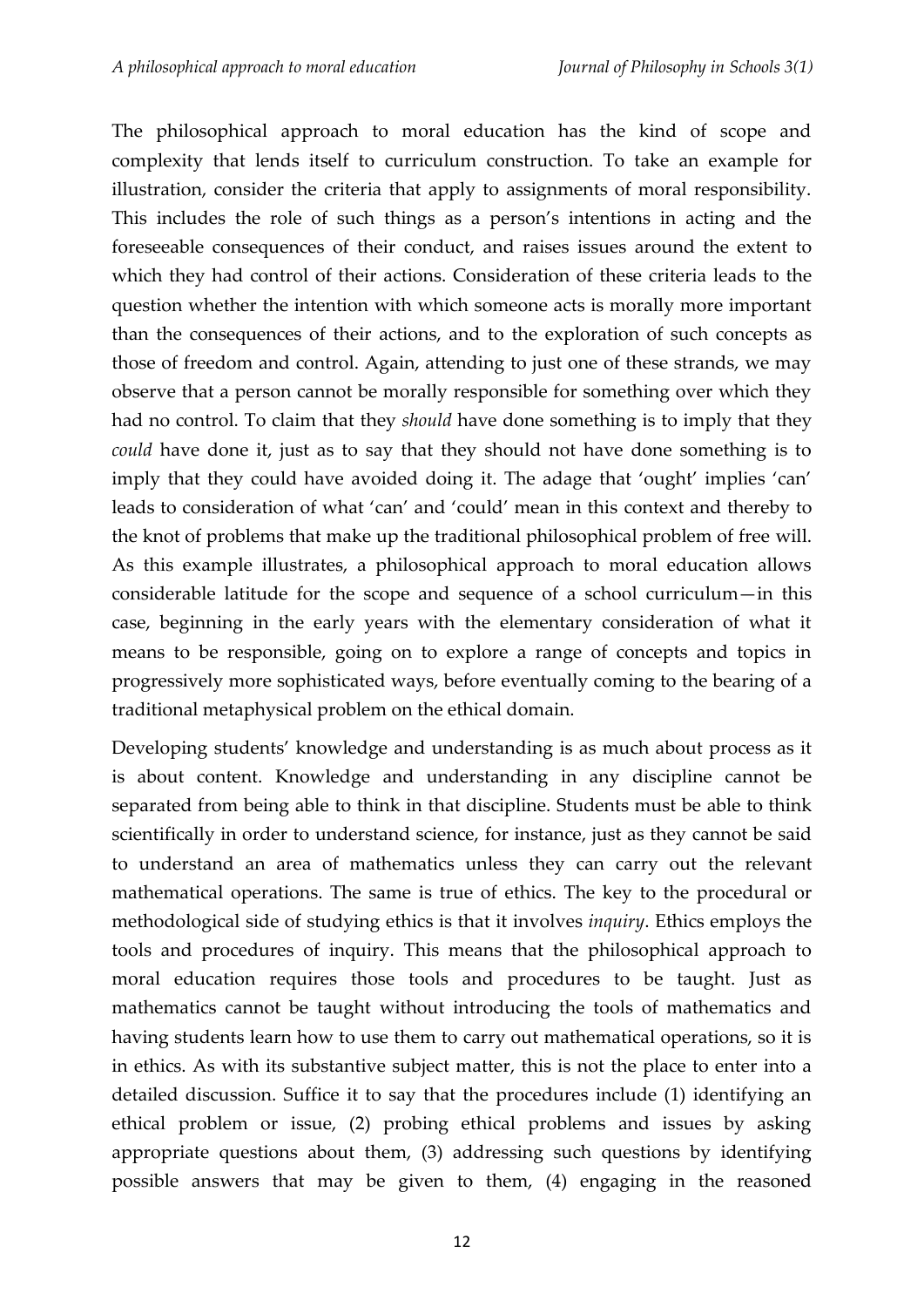consideration of those answers and (5) arriving at justifiable conclusions. Such procedures cannot be carried out effectively without the use of appropriate conceptual and reasoning tools. On the conceptual side, these relate to such things as clarification, classification, distinction-making, definition, and examining and employing conceptual criteria. The tools of reasoning include justification, explanation, identifying assumptions, and inference-making, as well as attending to validity and soundness in constructing and examining arguments.

Learning to use these tools and procedures to address ethical problems and issues provides students with the means of thinking about moral matters in ways that they would otherwise be ill-equipped to do. Combined with knowledge of the kinds of considerations that inform ethical traditions, and an adequate understanding of ethical concepts, students become far more able to deal with moral matters in a thoughtful and reasonable fashion. The philosophical approach therefore provides a basis for practical moral decision-making which schools can build upon by providing opportunities for its application. We should not lose sight of the fact that genuine know-how and discernment come about through the application of knowledge and understanding to practical issues and problems, regardless of whether we are speaking of engineering or ethics. My task in this paper has been, however, to stress the need to embed moral education in the academic curriculum. We do not unleash engineers upon the world without the knowledge and understanding that only a thoroughgoing education in engineering can provide. Neither should those who graduate from our schools go forth into the world without an adequate grounding in ethics.

# **Why take a philosophical approach?**

I will end by making a couple of further points by way of justification of the project. The first has to do with educating students intellectually and morally as whole human beings, and the second relates to the all too often neglected moral dimension of the subjects that they study.

Everything that we do in schools is infused with values. When it comes to the negative side of conduct and character, schools are concerned with such things as bullying in the playground, lack of respect for teachers and school property, absenteeism, lateness, and the like. Positively, they are concerned with things like love of learning, doing your best, making a contribution, and taking responsibility for your actions. Such values enter into the formal teaching environment in many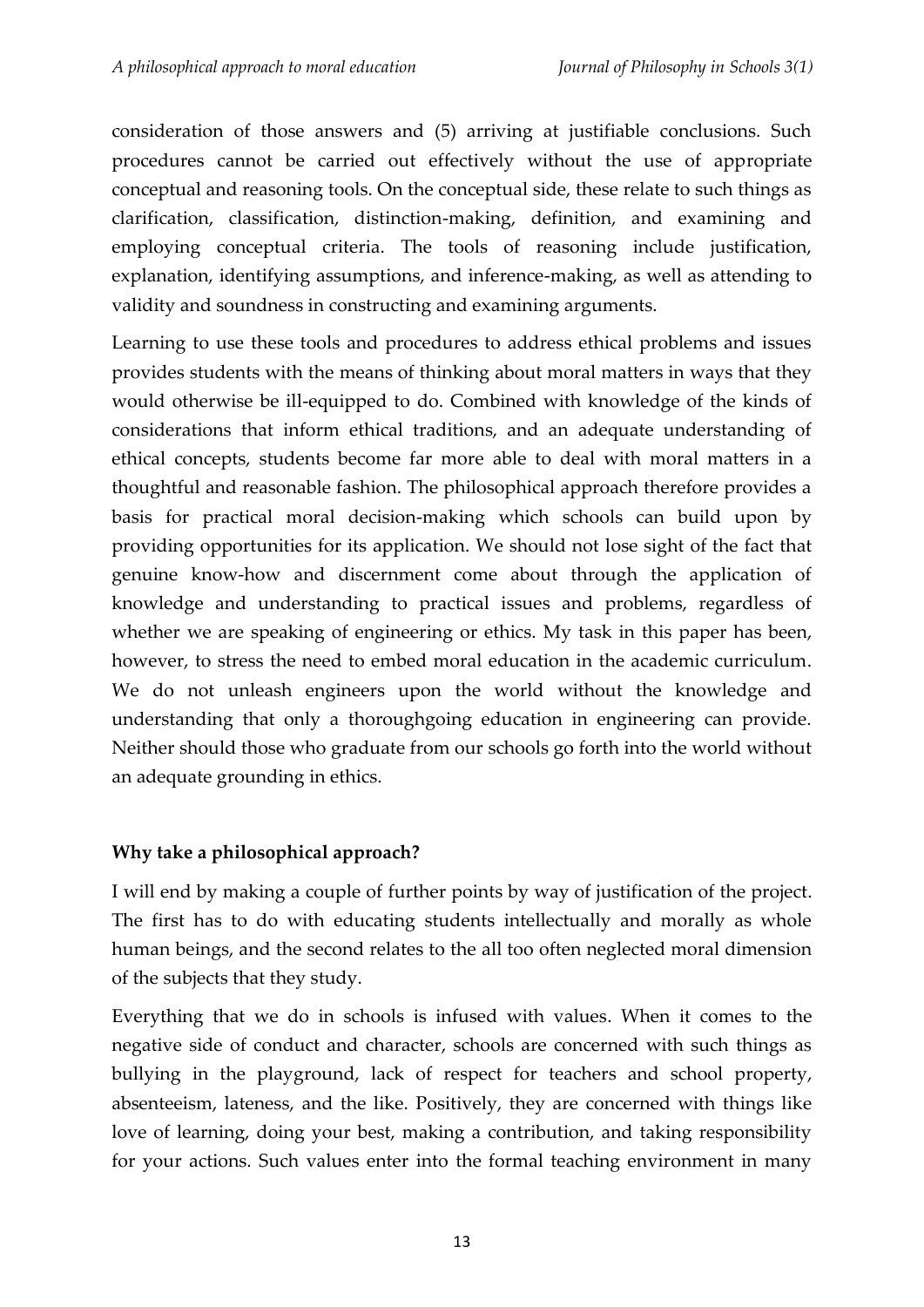ways. Disciplinary measures imposed for cheating, and commendation for exceptional effort are obvious examples. Still, even things as self-evidently relevant to the formal teaching environment as dealing with academic misconduct, or putting stickers of approval on students' worksheets, do not negate the fact that there is a considerable divide between the intellectual and moral dimensions of school life. Indeed, it is common to regard students as moral beings so far as their general conduct is concerned and as amoral beings when it comes to the subject matter that they study.

Nowhere is this clearer than when moral education is confused with non-curricular instruction and training, whether in terms of the general school ethos, extracurricular activities, or things like student welfare and religious instruction. In all such cases, students' moral development is not informed by their studies and is not seen as intrinsically related to its subject matter. It is only when students have the opportunity to inquire into the ethical aspects of subject matter that their moral outlook becomes intellectually informed and their understanding of subject matter is informed by their moral sensibility. In other words, by building the opportunity for ethical inquiry into the curriculum, and preferably across it, we have the opportunity to educate the young as whole human beings.

My second point follows on from the first. The educational integration of the moral and intellectual being of students requires the integration of the intellectual and moral dimensions of the subjects that they study. To properly acknowledge the moral dimension of studies means that students should be learning to make informed and reasonable moral assessments about events in history or issues in social studies, that their understanding of science and technology does not develop in a moral vacuum, and that even a subject like mathematics is not neglected. Mathematics may seem the most remote of subjects from moral concern, but it need not be treated entirely in that way. To take a simple example, the concepts of equality and equity have equivalents in the mathematical notions of equation and proportion. Equations deal with equals, while equity is a proportional notion. This is not an idle observation. The use of such mathematical equivalents can help us to resolve problems of a moral nature when quantification and calculation are required.

# **References**

Cam, P (2012) *Teaching ethics in schools*. ACER Press, Melbourne, VIC.